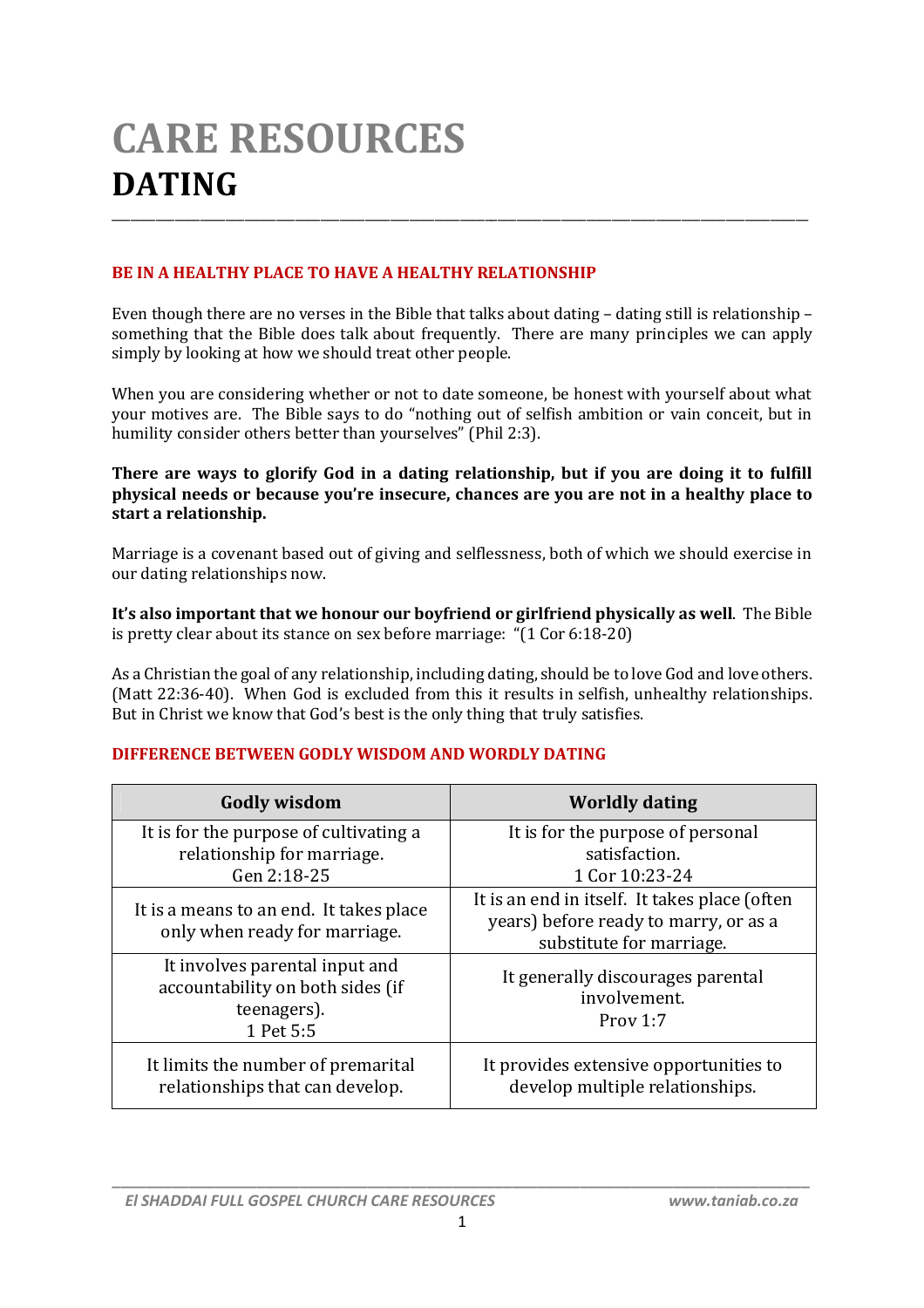| It considers all physical contact a<br>privilege of those who have bound<br>themselves for life with marriage vows.<br>$Col$ 3:5 | It promotes various levels of physical<br>contact, form holding hands to fornication.<br>2 Pet 2:2                  |
|----------------------------------------------------------------------------------------------------------------------------------|---------------------------------------------------------------------------------------------------------------------|
| The relationship includes boundaries<br>and accountability.<br>Heb 13:17                                                         | It often provides extensive time to be alone<br>and has little or no boundaries and<br>accountability.<br>Job 28:28 |

If a person is not ready or is unwilling to ask for another's hand in marriage, what right do they have to ask for the exclusive right to that person (a privilege that neither individual shares with other friends)?

## **NEGATIVE ASPECTS OF DATING**

- Distracts one from future goals, including God's plan or call on a person's life.
- Distracts from intimacy with God (not looking to Him to fulfil your needs). When relationships cross the line, prayer and devotions usually go next (James 4:4).
- Cause problems with other friends. Close friendships are broken over girlfriend/boyfriend.
- Promotes lust and moderate sexual activity, as well as opens the door to fornication.
- Develops a self-centred, feeling-oriented concept of love.
- Teaches people to break off difficult relationships, conditioning them for a "divorce mentality".
- It develops an appetite for variety and change, creating dissatisfaction in marriage.
- It is the cause of many teen pregnancies, teen abortions, the spread and cause of many STD's depression and suicide.

# **INTELLIGENT STEPS AND CHOICES IN REGARDS WITH DATING**

**Intelligent steps. Intelligent choices begin with oneself.** Intelligent love is more than sentiment, influenced by tender feelings. It is both knowledgeable and discerning of the depths and insight of God's ways, enabling us to love God and others more (Phil 1:9-10).

#### **Being wise is**

- Having a strong personal devotional life abiding in His Word daily.
- Allowing yourself a period of observation to truly get to know the other person before getting involved (even emotionally), using God's Word as your standard.
- Keeping your relationship in the light of God's precepts be accountable to others. Don't put yourself in compromising situations. Instead, flee from temptation and immoral behaviour.

## **RESULTS OF DATING ACCORDING TO THE WORLD'S STANDARDS**

If we practice dating according to the world's standards, allowing our emotions to dictate the course of our relationship, these three things will begin to develop:

- **Selfishness.** Concern for personal comfort and pleasure that can be gained physically and emotionally from the relationship.
- **Bad choices.** Choosing what feels good instead of what is right and pleasing to God, both emotionally and physically.
- **Spiritual deterioration.** Your intimacy with the Lord will be hindered resulting in a decline in your prayer life, devotional life, and participation in church functions.

*\_\_\_\_\_\_\_\_\_\_\_\_\_\_\_\_\_\_\_\_\_\_\_\_\_\_\_\_\_\_\_\_\_\_\_\_\_\_\_\_\_\_\_\_\_\_\_\_\_\_\_\_\_\_\_\_\_\_\_\_\_\_\_\_\_\_\_\_\_\_\_\_\_\_\_\_\_\_\_\_\_\_*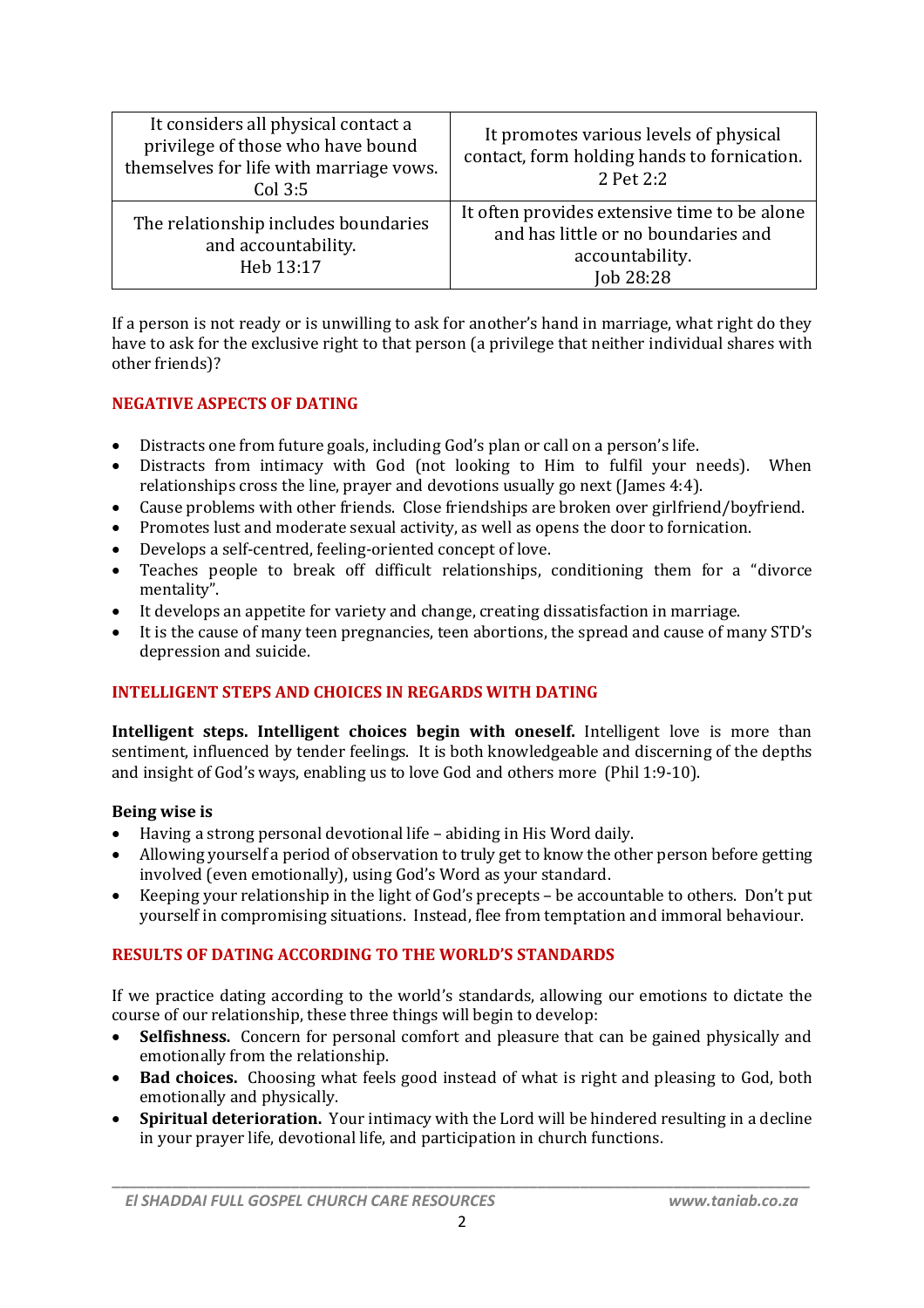### **INTELLIGENT LOVE DOES NOT**

- **Tempt the other person to compromise.** Kissing passionately, being alone together, inappropriate touching, and sleeping together.
- **Play with your emotions.** Manipulating them for selfish reasons, being concerned only with what you want out of the relationships.
- **Control the person to conform to your will.** Who they talk to, who their friends are, how they spend their time, what they do, how they do things, how they dress.
- **Interfere with their spiritual life.** Lying, sneaking around parent's backs, going to church to meet each other, not God. Not being concerned for their spiritual growth.
- **Ask for their heart and affection without the ability to properly cherish it and/or the capacity to remain committed.** No personal responsibility or self-control. No Godly character. A weak or no personal foundation on which to build upon.

### **INTELLIGENT LOVE**

- Is always concerned with pleasing God first.
- Looks beyond personal desires and the gratification of the moment.
- Is centred on others; not self-centred. By serving others and glorifying God (doing His will), our emotional needs will be met.
- Will never ask for the heart of another until having the ability to treasure and care for it the way God has ordained in marriage.

### **A SMART WAY TO OBSERVE A FUTURE MATE AND ALSO TO EVALUATE YOUR OWN CONDUCT**

## **Spiritual maturity. (Matt 7:13-27; John 15:12)**

- Is he/she a professing Christian?
- Does his/her life, behaviours, and mouth reflect walking the narrow way?
- Does he/she have a daily devotion?
- Does he/she read the Word regularly?
- Does he/she faithfully attend a church?
- Does he/she tithe regularly?
- Does the person serve in the church and serve others?
- Is it evident how he/she loves and cares for others?
- Is this person willing to forgive others or does he/she hold onto bitterness and justify anger towards others?

#### **Mature character (Luke 16:10)**

To be faithful means: one who is worthy of belief; to trust to be confident in.

- Does this person keep his/her word and commitments to others?
- Is this person one who always takes the path of least resistance or one who is willing to work hard and do the right thing even when it is inconvenient?
- Is this person able to face difficult situations without becoming angry; lashing out and hurting others with mean words or physical violence?
- Is he/she easily swayed by others to participate in things that are wrong or is this person able to resist negative peer pressure?
- Does the person have good goals for him/herself in education, a career, and becoming independent from parents?